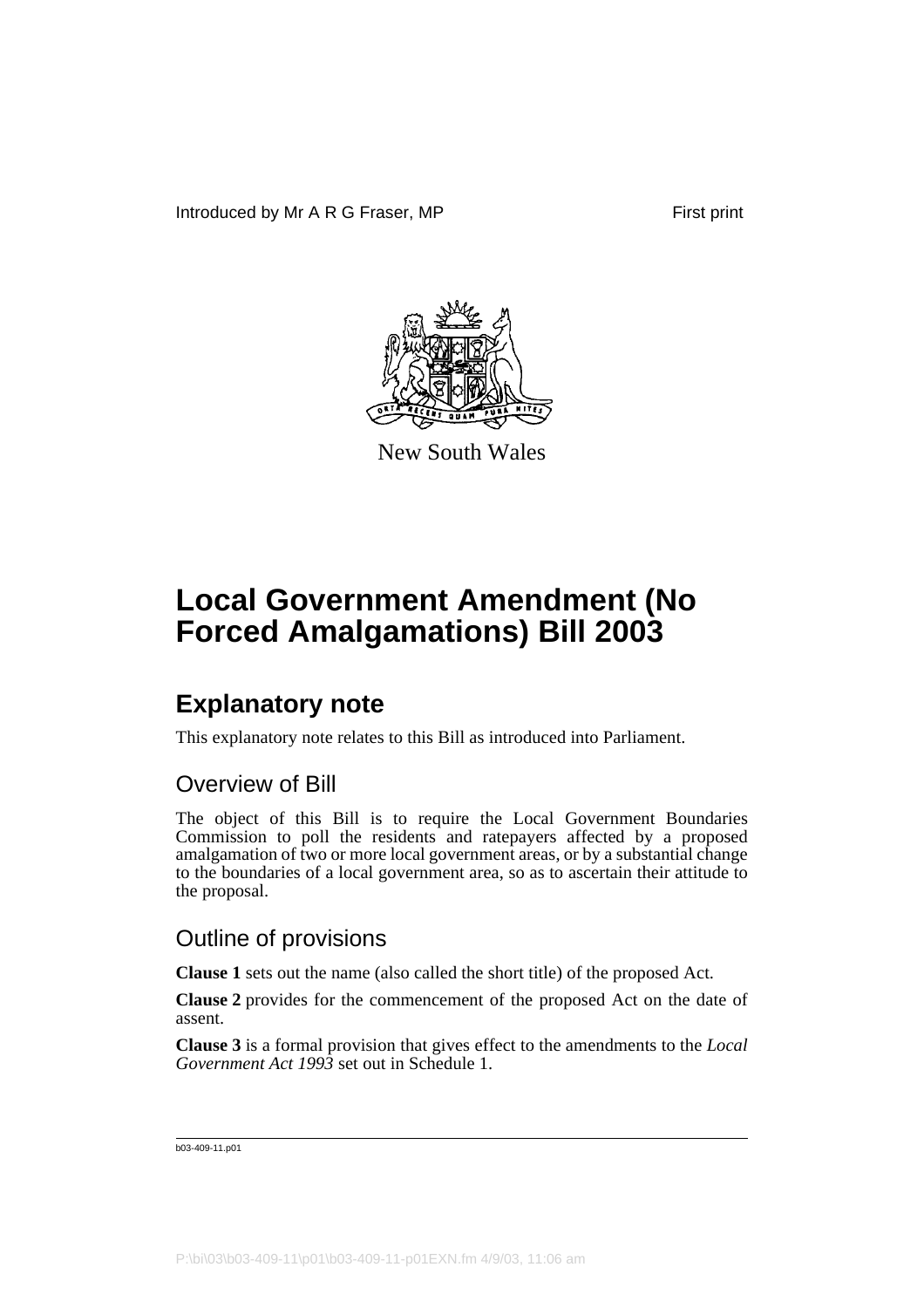Explanatory note

#### **Schedule 1 Amendments**

At present, any proposal to amalgamate two or more local government areas into one or more new areas, or to alter the boundaries of one or more areas, must be referred by the Minister for examination and report to the Boundaries Commission or to the Director-General. It is only if the proposal concerns amalgamation that the Boundaries Commission or the Director-General is required to seek the views of electors of each of the areas by means of advertised public meeting or formal poll. (See current section 218F of the *Local Government Act 1993*).

The amendments made by Schedule 1 will require all proposals for the amalgamation of two or more areas, or that involve a substantial alteration to a boundary of an area, to be referred to the Boundaries Commission. (See proposed section 218F (1A)). The term *substantial alteration* to a boundary of an area is defined to mean an alteration the net effect of which is to increase or reduce the physical size of the area concerned by 10% or more or that is part of a redistribution of boundaries throughout the State. (See the proposed amendment to the Dictionary).

The Boundaries Commission will be required to conduct a public hearing in relation to each such proposed amalgamation or substantial boundary alteration and to have regard to the matters raised at that public hearing. (See proposed section 265A).

The Boundaries Commission will also be required to conduct a postal ballot in relation to each such proposed amalgamation or substantial boundary alteration (although the Boundaries Commission may request the Electoral Commissioner to conduct the postal ballot). (See proposed section 265B).

The people who may vote at the postal ballot are the same as the people who may vote at local council elections, namely, residents, owners of rateable land, occupiers of rateable land and ratepaying lessees of rateable land. (See proposed section 265C).

The electors in a postal ballot conducted under proposed section 265B will be taken to be in favour of the proposal the subject of the postal ballot if a majority of the formal votes cast in each area to which the proposal relates is in favour of the proposal. In any other case, the electors are taken to have rejected the proposal. (See proposed section 265D (1)).

Once a postal ballot is determined, the Boundaries Commission is required to cause notice of the result of the postal ballot to be published in a newspaper circulating in the area to which the proposal the subject of the postal ballot relates. (See proposed section 265D $(\overline{2})$ ).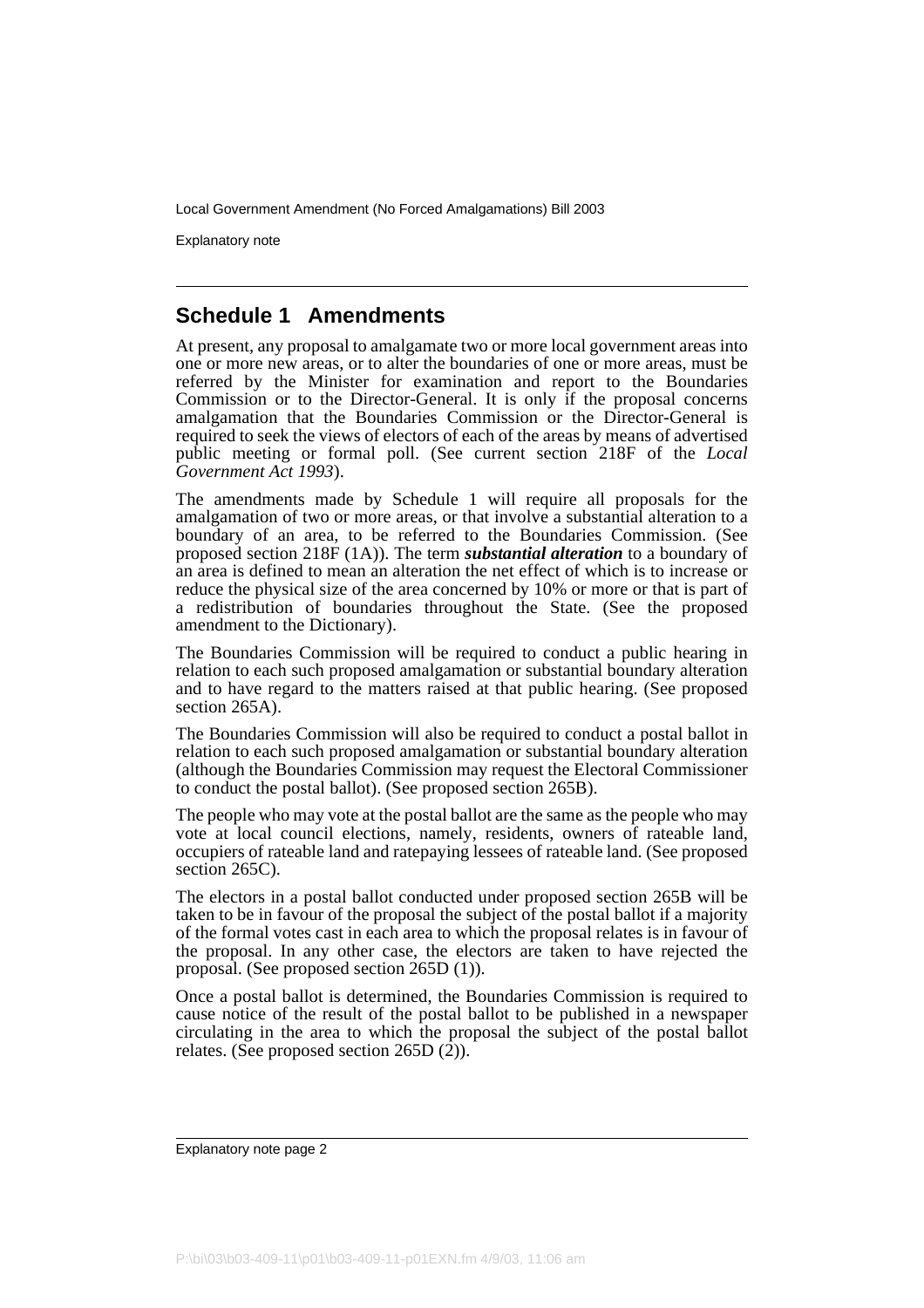Explanatory note

The Boundaries Commission is required to have regard to the result of the public hearing and the postal ballot in the report that it is required to prepare for the Minister. The report of the Boundaries Commission must contain an analysis of the public hearing and, if the recommendation of the report is contrary to any general consensus reached at the public hearing, must contain a detailed explanation as to why the Boundaries Commission does not endorse that general consensus. (See proposed section 265A (4)). The report must also contain an analysis of the postal ballot (specifying the result of the postal ballot). If the recommendation of the report is contrary to the result of the postal ballot, the report must contain a detailed explanation as to why the Boundaries Commission does not endorse the result of the postal ballot. (See proposed section 265D (3)).

The proposed amendments do not apply to boundary changes or amalgamations that are in progress. (See proposed amendment to Schedule 8).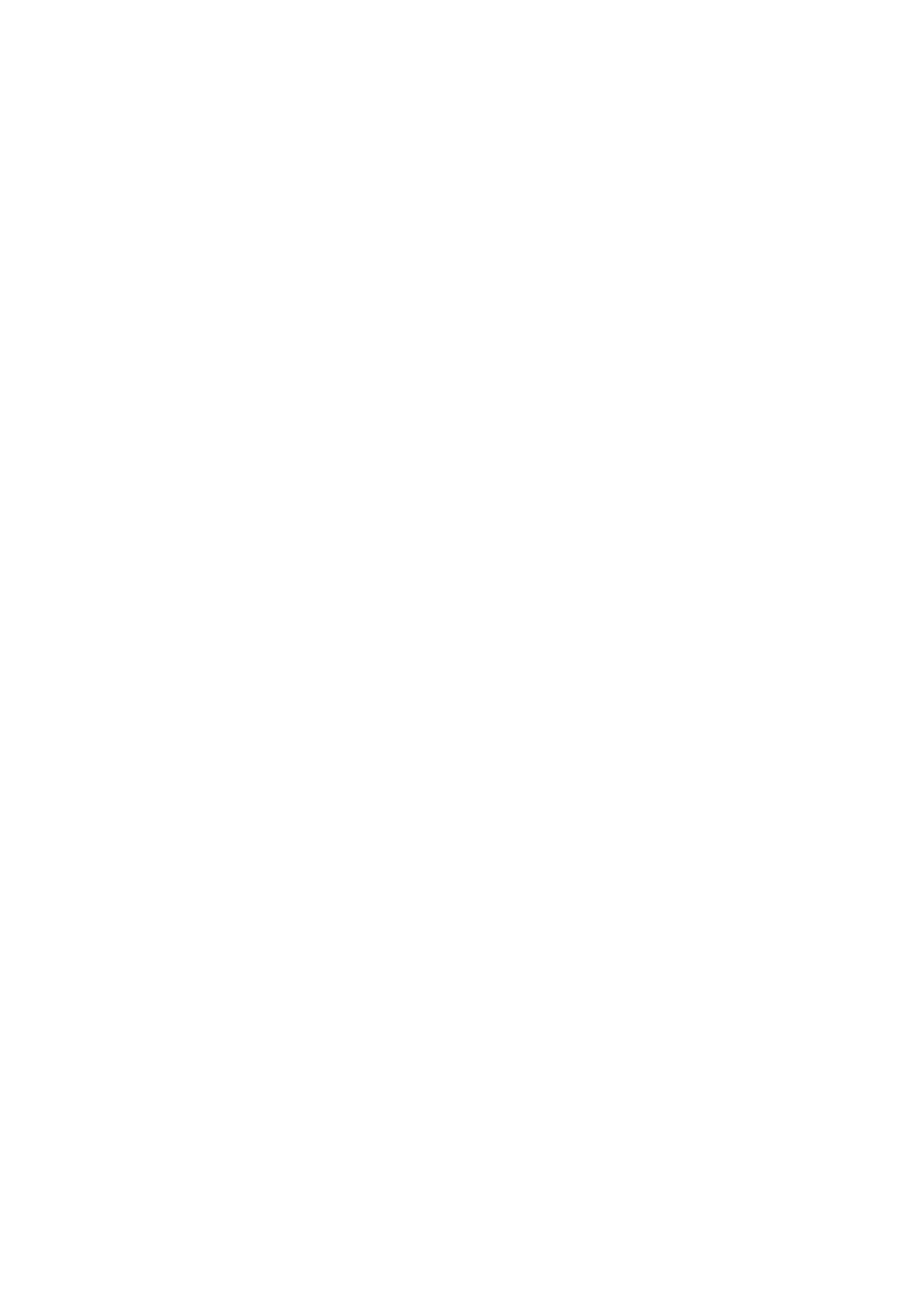Introduced by Mr A R G Fraser, MP First print



New South Wales

# **Local Government Amendment (No Forced Amalgamations) Bill 2003**

### **Contents**

|   |                                                | Page |
|---|------------------------------------------------|------|
| 1 | Name of Act                                    |      |
| 2 | Commencement                                   |      |
|   | 3 Amendment of Local Government Act 1993 No 30 |      |
|   | Schedule 1 Amendments                          |      |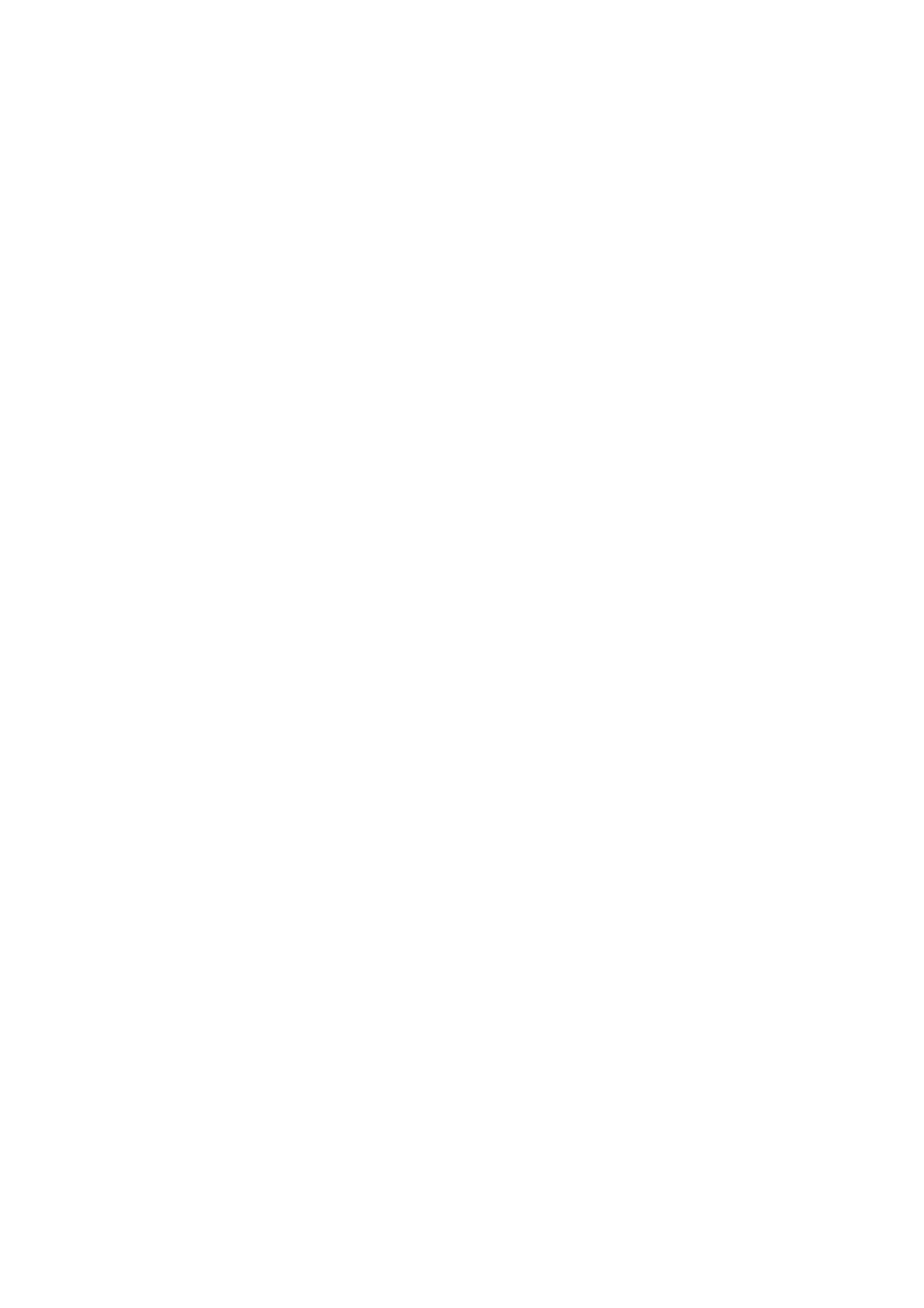

New South Wales

# **Local Government Amendment (No Forced Amalgamations) Bill 2003**

No , 2003

#### **A Bill for**

An Act to amend the *Local Government Act 1993* to ensure that the attitude of residents and ratepayers of a local government area to any proposal to make a substantial alteration to the boundary of the area, or to amalgamate the area with any other area, is ascertained before any recommendation to proceed with the proposal is made; and for related purposes.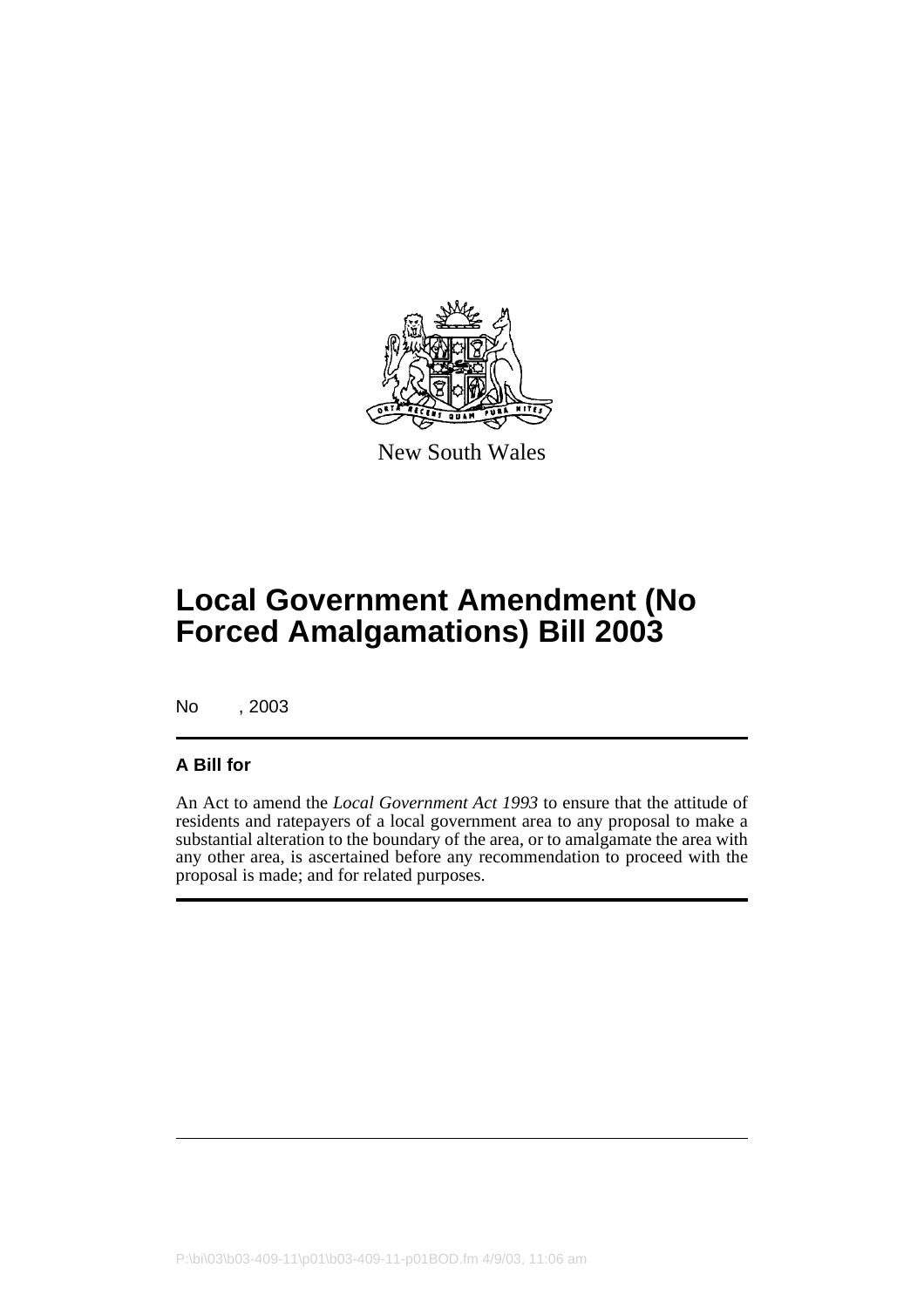<span id="page-7-2"></span><span id="page-7-1"></span><span id="page-7-0"></span>

| The Legislature of New South Wales enacts: |                                                                                   |                     |
|--------------------------------------------|-----------------------------------------------------------------------------------|---------------------|
| 1                                          | Name of Act                                                                       | 2                   |
|                                            | This Act is the Local Government Amendment (No Forced<br>Amalgamations) Act 2003. | 3<br>$\overline{4}$ |
| 2                                          | <b>Commencement</b>                                                               | 5                   |
|                                            | This Act commences on the date of assent.                                         | 6                   |
| 3                                          | Amendment of Local Government Act 1993 No 30                                      | $\overline{7}$      |
|                                            | The <i>Local Government Act 1993</i> is amended as set out in<br>Schedule 1.      | 8<br>9              |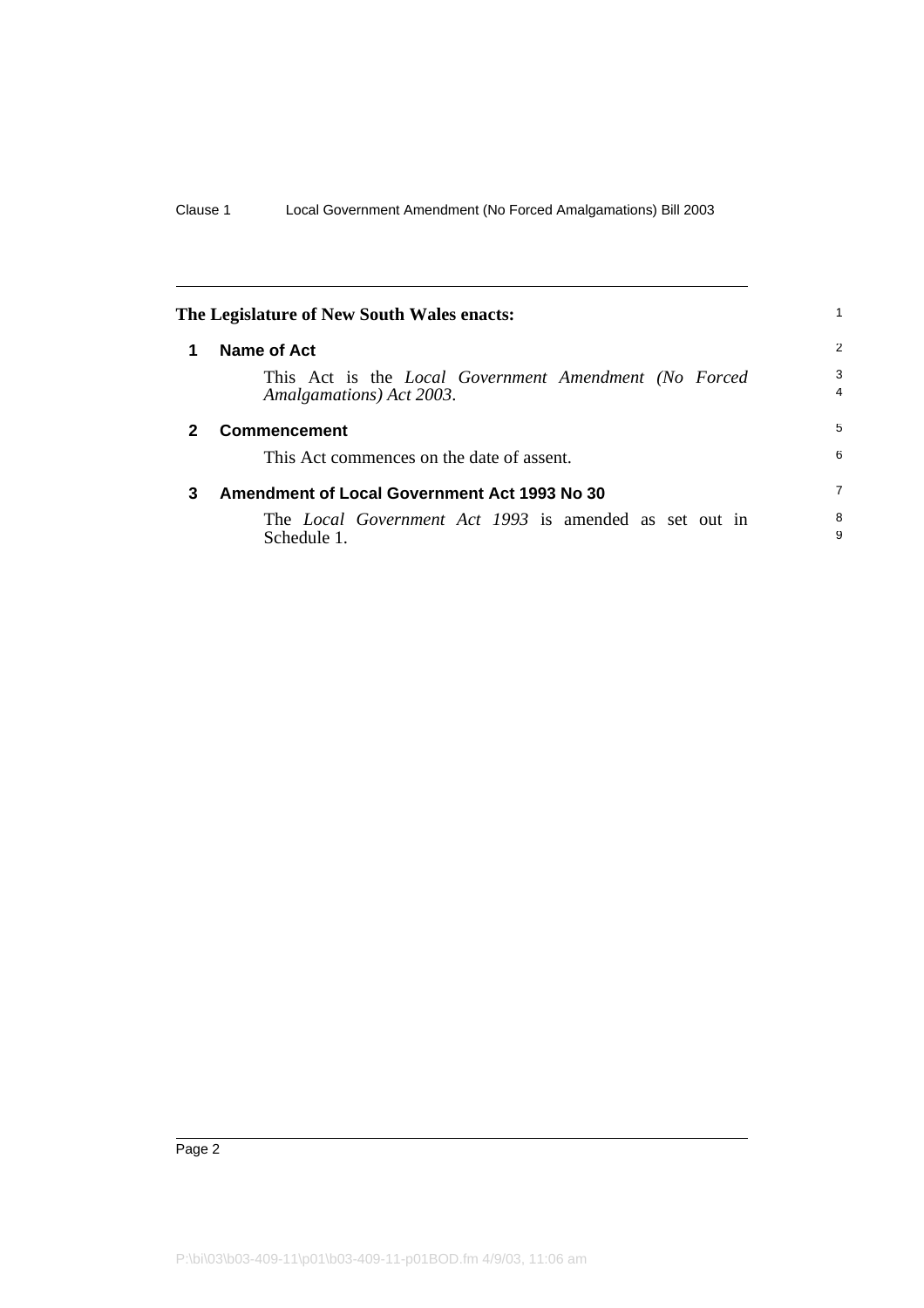Amendments Schedule 1

J.

l,

<span id="page-8-0"></span>

|       |                         |                                  | <b>Schedule 1 Amendments</b><br>(Section 3)                                                                                                                                                             | 1<br>$\overline{c}$  |  |
|-------|-------------------------|----------------------------------|---------------------------------------------------------------------------------------------------------------------------------------------------------------------------------------------------------|----------------------|--|
| [1]   |                         |                                  | Section 218F Referral of proposal for examination and report                                                                                                                                            | 3                    |  |
|       |                         | Insert after section $218F(1)$ : |                                                                                                                                                                                                         |                      |  |
|       | (1A)                    |                                  | However, the Minister must refer the proposal to the<br>Boundaries Commission if the proposal:                                                                                                          | 5<br>6               |  |
|       |                         | (a)                              | is for the amalgamation of two or more areas, or                                                                                                                                                        | 7                    |  |
|       |                         | (b)                              | involves a substantial alteration to a boundary.                                                                                                                                                        | 8                    |  |
| [2]   | Section 218F (3)-(5)    |                                  |                                                                                                                                                                                                         | 9                    |  |
|       | Omit the subsections.   |                                  |                                                                                                                                                                                                         | 10                   |  |
| $[3]$ | <b>Section 218F (6)</b> |                                  |                                                                                                                                                                                                         | 11                   |  |
|       |                         |                                  | Omit ", or that is an amalgamation proposal (as defined in section 218G),".                                                                                                                             | 12                   |  |
| [4]   |                         |                                  | <b>Section 263 Functions of Boundaries Commission</b>                                                                                                                                                   | 13                   |  |
|       |                         |                                  | Omit section 263 (1). Insert instead:                                                                                                                                                                   | 14                   |  |
|       | (1)                     |                                  | The Boundaries Commission is required:                                                                                                                                                                  | 15                   |  |
|       |                         | (a)                              | to examine and report on any matter with respect to the<br>boundaries of areas and the areas of operation of county<br>councils that is referred to it by the Minister under<br>section $218F(1)$ , and | 16<br>17<br>18<br>19 |  |
|       |                         | (b)                              | to review and comment on any report furnished to it by<br>the Director-General under section 218F (6).                                                                                                  | 20<br>21             |  |
| [5]   | <b>Section 263 (2A)</b> |                                  |                                                                                                                                                                                                         | 22                   |  |
|       |                         |                                  | Omit the subsection. Insert instead:                                                                                                                                                                    | 23                   |  |
|       | (2A)                    |                                  | Despite subsection (2), the Boundaries Commission:                                                                                                                                                      | 24                   |  |
|       |                         | (a)                              | must conduct a public hearing when required to do so<br>under section 265A, and                                                                                                                         | 25<br>26             |  |
|       |                         | (b)                              | must conduct a postal ballot, or cause a postal ballot to<br>be conducted, when required to do so under section<br>265B.                                                                                | 27<br>28<br>29       |  |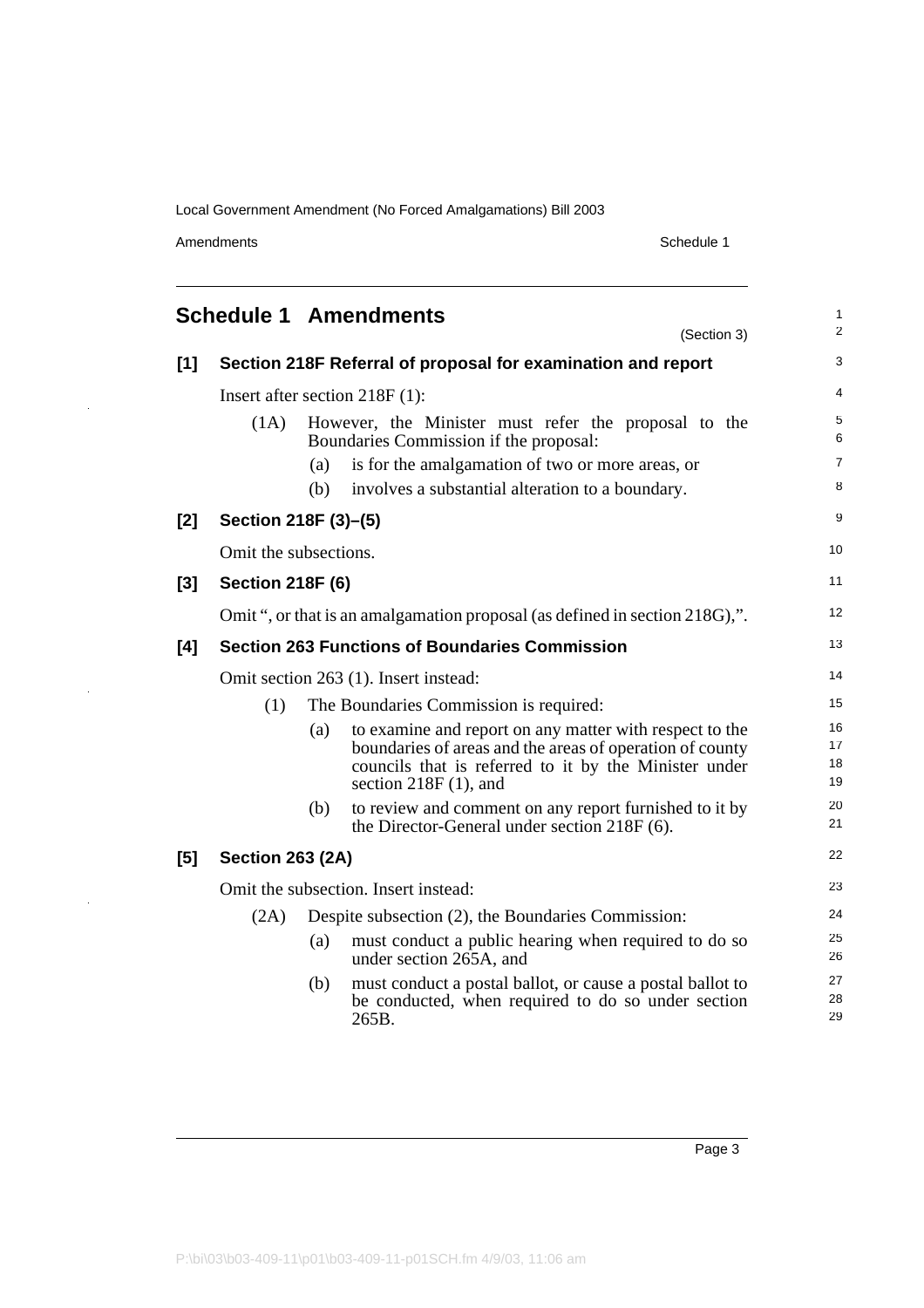Schedule 1 Amendments

J,

 $\bar{z}$ 

| [6]   |      |                                                                                                    | Section 265 Boundaries Commission may conduct survey or poll                                                                                                                                                                                                                                                                                                                                                                                                                      | 1                                            |
|-------|------|----------------------------------------------------------------------------------------------------|-----------------------------------------------------------------------------------------------------------------------------------------------------------------------------------------------------------------------------------------------------------------------------------------------------------------------------------------------------------------------------------------------------------------------------------------------------------------------------------|----------------------------------------------|
|       |      |                                                                                                    | Insert after section $265$ (3):                                                                                                                                                                                                                                                                                                                                                                                                                                                   | 2                                            |
|       |      | (4)                                                                                                | This section is subject to section 265B.                                                                                                                                                                                                                                                                                                                                                                                                                                          | 3                                            |
| $[7]$ |      |                                                                                                    | Sections 265A-265D                                                                                                                                                                                                                                                                                                                                                                                                                                                                | 4                                            |
|       |      |                                                                                                    | Insert after section 265:                                                                                                                                                                                                                                                                                                                                                                                                                                                         | 5                                            |
|       | 265A | Public hearing required in relation to proposed amalgamation<br>or substantial boundary alteration |                                                                                                                                                                                                                                                                                                                                                                                                                                                                                   |                                              |
|       |      | (1)                                                                                                | The Boundaries Commission must ascertain by means of a<br>public hearing the attitude of the residents and ratepayers of<br>the area or areas concerned in relation to the following:                                                                                                                                                                                                                                                                                             | 8<br>9<br>10                                 |
|       |      |                                                                                                    | a proposal for a substantial alteration of any one or<br>(a)<br>more boundaries of any area,                                                                                                                                                                                                                                                                                                                                                                                      | 11<br>12                                     |
|       |      |                                                                                                    | (b)<br>a proposal to amalgamate two or more areas.                                                                                                                                                                                                                                                                                                                                                                                                                                | 13                                           |
|       |      | (2)                                                                                                | The public hearing is to be advertised and conducted in such<br>manner as is determined by the Boundaries Commission,<br>subject to this Act and the regulations.                                                                                                                                                                                                                                                                                                                 | 14<br>15<br>16                               |
|       |      | (3)                                                                                                | The Boundaries Commission must consider the matters raised<br>at the public hearing before making any decision with respect<br>to the matter to which it relates.                                                                                                                                                                                                                                                                                                                 | 17<br>18<br>19                               |
|       |      | (4)                                                                                                | The report of the Boundaries Commission under section<br>263 (1) must contain an analysis of the public hearing<br>(specifying any general consensus reached at the public<br>hearing and the main arguments put at the public hearing)<br>and, if the recommendation of the report is contrary to any<br>general consensus reached at the public hearing, must contain<br>a detailed explanation as to why the Boundaries Commission<br>does not endorse that general consensus. | 20<br>21<br>22<br>23<br>24<br>25<br>26<br>27 |
|       | 265B |                                                                                                    | Postal ballot required in relation to proposed amalgamation or<br>substantial boundary alteration                                                                                                                                                                                                                                                                                                                                                                                 | 28<br>29                                     |
|       |      | (1)                                                                                                | The Boundaries Commission must ascertain by means of a<br>postal ballot the attitude of the residents and ratepayers of the<br>area or areas concerned in relation to the following:                                                                                                                                                                                                                                                                                              | 30<br>31<br>32                               |
|       |      |                                                                                                    | a proposal for a substantial alteration of any one or<br>(a)<br>more boundaries of any area,                                                                                                                                                                                                                                                                                                                                                                                      | 33<br>34                                     |
|       |      |                                                                                                    | (b)<br>a proposal to amalgamate two or more areas.                                                                                                                                                                                                                                                                                                                                                                                                                                | 35                                           |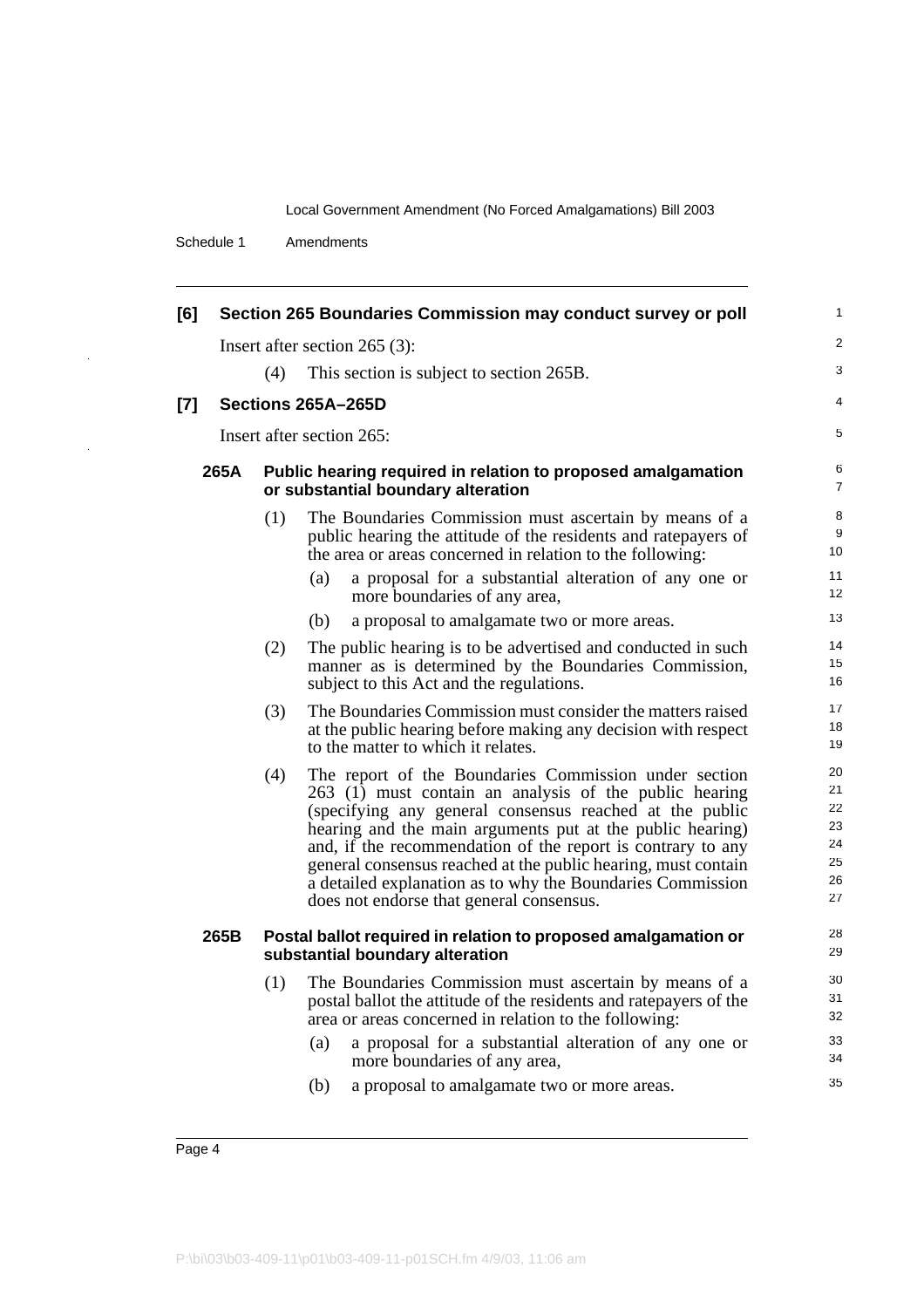Amendments Schedule 1

|      | (2)                                                                  | The postal ballot is to be completed within 3 months after the<br>date on which the relevant proposal is referred to the<br>Boundaries Commission under section 218F.                                                                                                                                                                           | $\mathbf{1}$<br>$\overline{2}$<br>3    |  |  |
|------|----------------------------------------------------------------------|-------------------------------------------------------------------------------------------------------------------------------------------------------------------------------------------------------------------------------------------------------------------------------------------------------------------------------------------------|----------------------------------------|--|--|
|      | (3)                                                                  | The postal ballot is to be conducted in accordance with the<br>regulations.                                                                                                                                                                                                                                                                     | 4<br>5                                 |  |  |
|      | (4)                                                                  | The Electoral Commissioner is to conduct the postal ballot<br>required by this section if the Boundaries Commission<br>requests the Electoral Commissioner to do so.                                                                                                                                                                            | 6<br>$\overline{7}$<br>8               |  |  |
|      | (5)                                                                  | Expenses incurred by the Electoral Commissioner in<br>connection with the postal ballot are to be met by the<br>Boundaries Commission and are recoverable from the<br>Boundaries Commission as a debt owed to the Electoral<br>Commissioner as the holder of that office.                                                                       | 9<br>10 <sup>1</sup><br>11<br>12<br>13 |  |  |
| 265C | 14<br>Roll of residents and ratepayers for purposes of postal ballot |                                                                                                                                                                                                                                                                                                                                                 |                                        |  |  |
|      | (1)                                                                  | Part 1 (Who may vote?) of Chapter 10 applies in respect of a<br>postal ballot required by section 265B in the same way as it<br>applies in respect of an election of councillors for a ward.                                                                                                                                                    | 15<br>16<br>17                         |  |  |
|      | (2)                                                                  | For that purpose, references to the relevant date in sections<br>269 and 271 are taken to be references to the closing date of<br>the postal ballot.                                                                                                                                                                                            | 18<br>19<br>20                         |  |  |
| 265D |                                                                      | Determination and effect of postal ballot                                                                                                                                                                                                                                                                                                       | 21                                     |  |  |
|      | (1)                                                                  | The electors in a postal ballot conducted under section 265B<br>are taken to be in favour of the proposal the subject of the<br>postal ballot if a majority of the formal votes cast in each area<br>to which the proposal relates is in favour of the proposal. In<br>any other case, the electors are taken to have rejected the<br>proposal. | 22<br>23<br>24<br>25<br>26<br>27       |  |  |
|      | (2)                                                                  | The Boundaries Commission must, as soon as practicable<br>after the postal ballot is determined, cause notice of the result<br>of the postal ballot to be published in a newspaper circulating<br>in the area to which the proposal the subject of the postal<br>ballot relates.                                                                | 28<br>29<br>30<br>31<br>32             |  |  |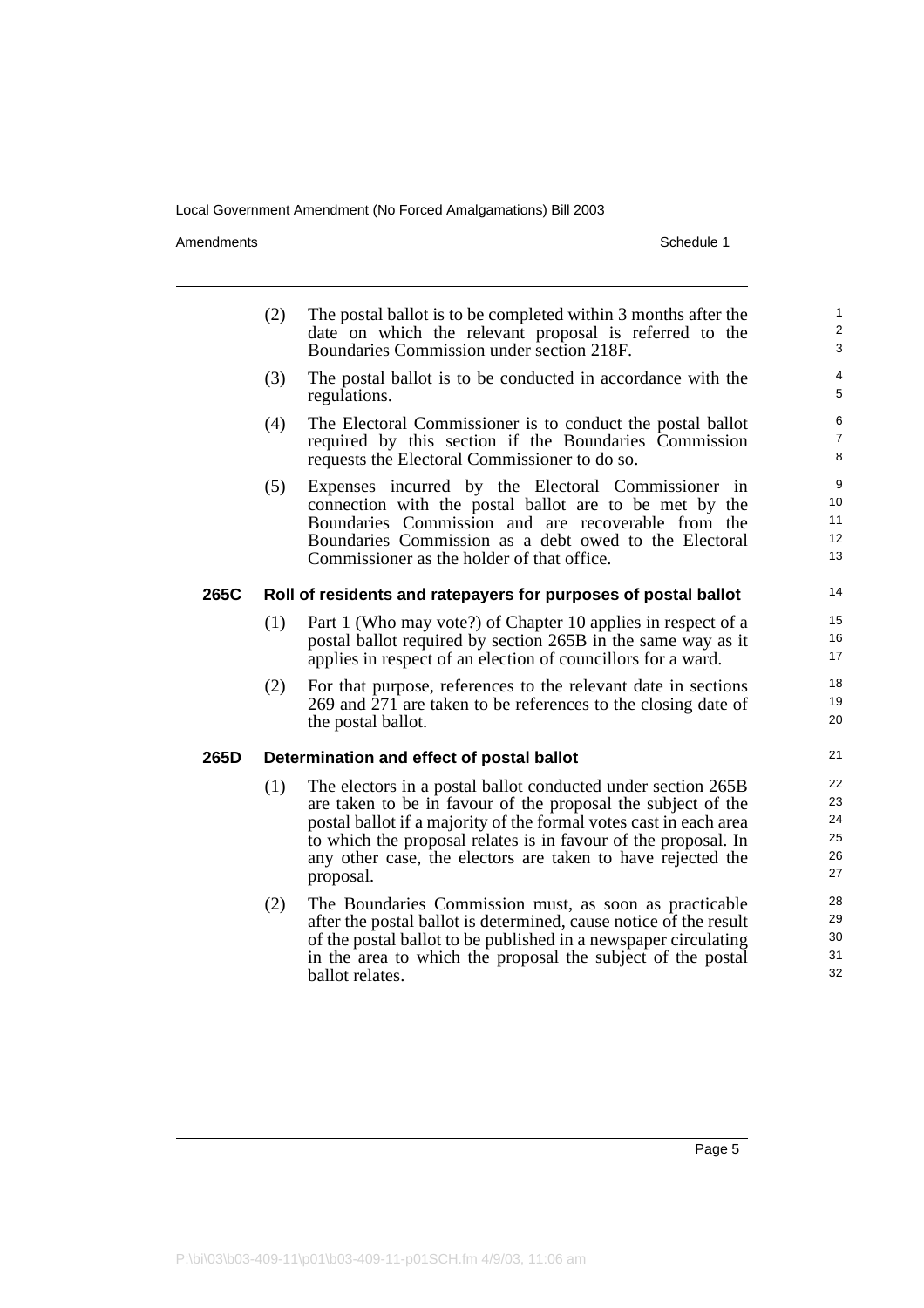Schedule 1 Amendments

l,

|     | (3)               | The report of the Boundaries Commission under section<br>263 (1) must contain an analysis of the postal ballot<br>(specifying the result of the postal ballot) and, if the<br>recommendation of the report is contrary to the result of the<br>postal ballot, must contain a detailed explanation as to why<br>the Boundaries Commission does not endorse that result. | 1<br>$\overline{\mathbf{c}}$<br>3<br>4<br>5<br>6 |
|-----|-------------------|------------------------------------------------------------------------------------------------------------------------------------------------------------------------------------------------------------------------------------------------------------------------------------------------------------------------------------------------------------------------|--------------------------------------------------|
| [8] |                   | Schedule 8 Savings, transitional and other provisions consequent<br>on the enactment of other Acts                                                                                                                                                                                                                                                                     | 7<br>8                                           |
|     |                   | Insert at the end of clause $1(1)$ :                                                                                                                                                                                                                                                                                                                                   | 9                                                |
|     |                   | Local Government Amendment (No Forced Amalgamations)<br>Act 2003                                                                                                                                                                                                                                                                                                       | 10<br>11                                         |
| [9] | <b>Schedule 8</b> |                                                                                                                                                                                                                                                                                                                                                                        | 12                                               |
|     |                   | Insert at the end of the Schedule with appropriate Part and clause numbers:                                                                                                                                                                                                                                                                                            | 13                                               |
|     | <b>Part</b>       | Provisions consequent on enactment of<br><b>Local Government Amendment (No</b><br><b>Forced Amalgamations) Act 2003</b>                                                                                                                                                                                                                                                | 14<br>15<br>16                                   |
|     |                   | Amending Act not to apply in respect of existing proposals for<br>boundary change or amalgamation                                                                                                                                                                                                                                                                      | 17<br>18                                         |
|     |                   | A proposal:                                                                                                                                                                                                                                                                                                                                                            | 19                                               |
|     |                   | that was made under section 218E before the date of<br>(a)<br>assent to the Local Government Amendment (No<br>Forced Amalgamations) Act 2003 (the <b>amending Act</b> ),<br>and                                                                                                                                                                                        | 20<br>21<br>22<br>23                             |
|     |                   | (b)<br>in respect of which, as at that date, the Minister has<br>neither made a recommendation to the Governor nor<br>declined to make a recommendation to the Governor,                                                                                                                                                                                               | 24<br>25<br>26                                   |
|     |                   | is to be dealt with under this Act as in force immediately<br>before the date of assent to the amending Act.                                                                                                                                                                                                                                                           | 27<br>28                                         |